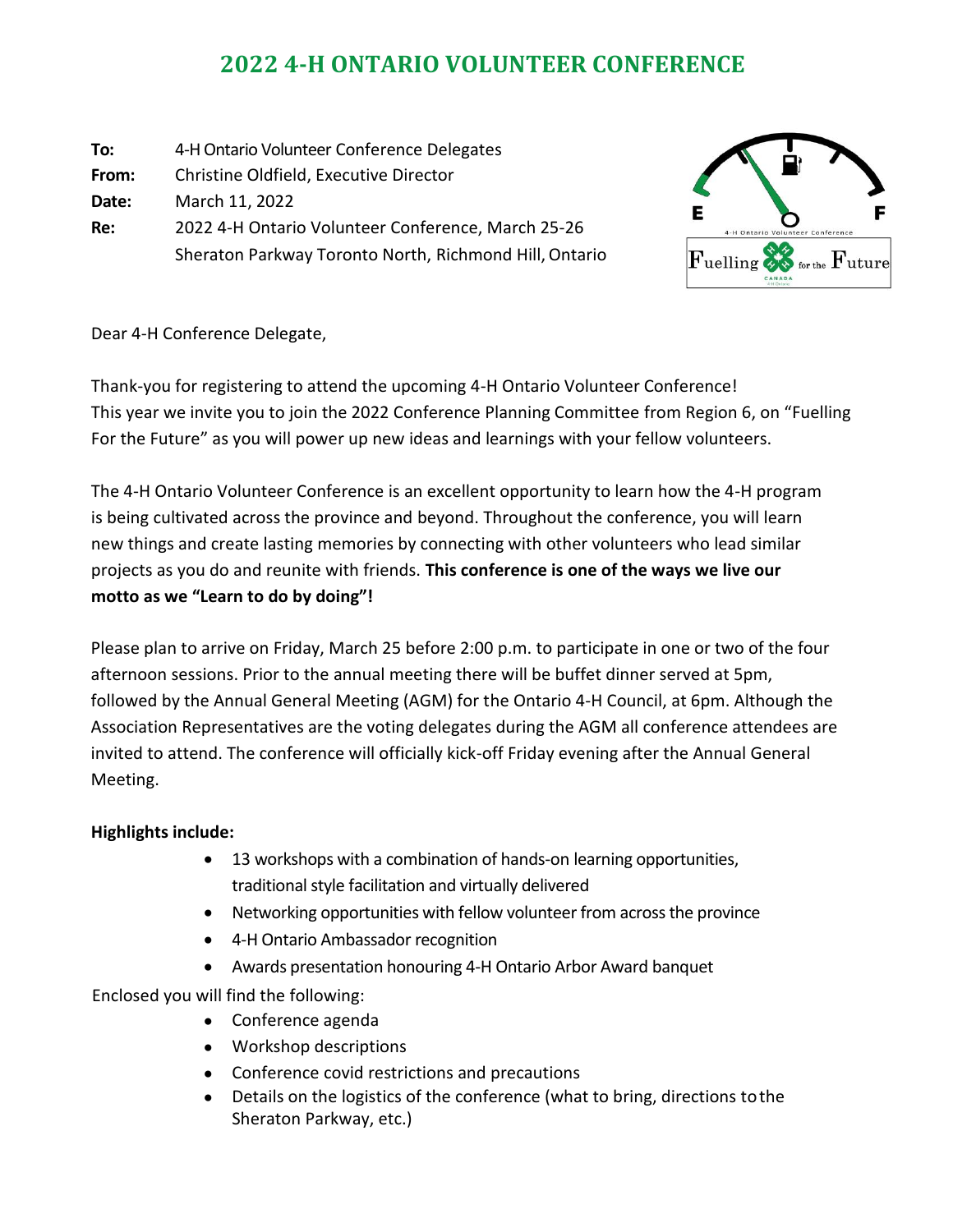**Please bring this package to the Volunteer Conference. If you require a hard copy of these documents, please contact the 4-H office in advance.**

Finally, I would like to thank the Region 6 Conference Planning Committee for all their hard work and enthusiasm in providing delegates with many interesting and action- packed activities for the weekend**.** My wish is that you can both learn and celebrate with other 4-H'ers so you can leave the weekend ready to fuel up your 4-H journey with new inspiration and ideas.

Sincerely,

Christine Oldfield

Christine Oldfield Executive Director 4-H Ontario

# **COVID-19 RESTRICTIONS AND HOTEL PRECAUTIONS**

Proof of full vaccination and masking are not required for hotel guests at the Sheraton Parkway Toronto North Hotel, however, please note: **4-H Ontario is aware of the lifting of public health restrictions regarding proof of vaccination and masking. Despite the changes described above, the 4-H Ontario Volunteer Conference will continue to follow 50% capacity limits and proof of vaccine and masking will be required with respect for the delegates who registered for the event prior to the announcement of these updates.**

Proof of vaccination will be checked and verified at the conference registration table.

Masks are mandatory during all conference activities.

Water stations are not available in the meeting rooms, due to hotel restrictions.

**Prior to your arrival at the conference, we ask that you complete the COVID-19 self-assessment at [https://covid-](https://covid-19.ontario.ca/self-assessment/)[19.ontario.ca/self-assessment/](https://covid-19.ontario.ca/self-assessment/) and that you follow any recommendations made in your assessment results.**

Please refer to the enclosed 'COVID-19 And The 4-H Ontario Volunteer Conference' document for more information.





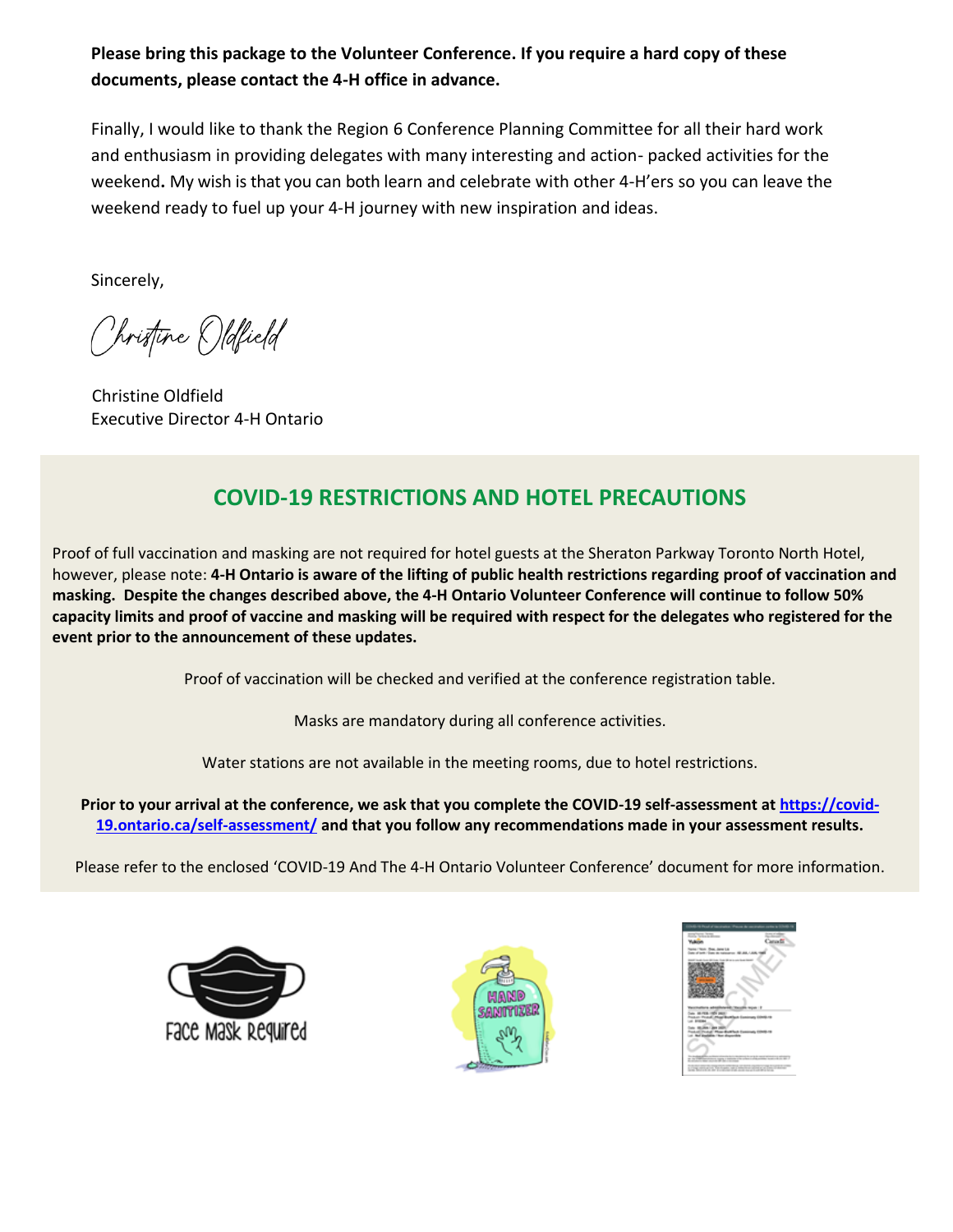

4-H ONTARIO 2022 VOLUNTEER CONFERENCE AGENDA



#### **FRIDAY March 25, 2022**

| <b>Time</b>                        | Event                                                                                                            | Location                        |
|------------------------------------|------------------------------------------------------------------------------------------------------------------|---------------------------------|
| 8:30am                             | 4-H Ontario Council Board Meeting                                                                                | <b>Thornhill Room</b>           |
| 1:00pm-6:00pm                      | Registration / Auction Drop Off                                                                                  | Richmond Foyer                  |
| 2:00 <sub>pm</sub>                 | <b>Friday Afternoon Workshops I</b><br>In the Know<br>$\mathbf{1}$<br>Make N'Take with Region 6                  | Aurora Room<br>Stouffville Room |
| 3:00 <sub>pm</sub>                 | <b>Friday Afternoon Workshops II</b><br>1. Foundation Endowment Information<br>New Project Club Activities<br>2. | Aurora Room<br>Stouffville Room |
| 4:00pm                             | Conversation Café for<br>Association Representative only                                                         | Aurora Room                     |
| 5:00pm                             | <b>Buffet Dinner</b>                                                                                             |                                 |
| $6:00 \text{ pm} - 8:00 \text{pm}$ | <b>ONTARIO 4-H COUNCIL Annual General Meeting</b>                                                                | <b>Richmond Ballroom</b>        |
| 8:00pm-10:00pm                     | Conference Kick Off<br><b>Group Activity &amp; Social Networking</b>                                             |                                 |
|                                    |                                                                                                                  |                                 |

## **SATURDAY March 26, 2022**

| Time                 | Event                                                                                                                                                                                | Location                                                                  |  |
|----------------------|--------------------------------------------------------------------------------------------------------------------------------------------------------------------------------------|---------------------------------------------------------------------------|--|
| 7:00am-8:00am        | Registration                                                                                                                                                                         | <b>Richmond Ballroom</b>                                                  |  |
| 7:30am               | <b>Inaugural Council Board Meeting</b>                                                                                                                                               | <b>Thornhill Room</b>                                                     |  |
| 8:00am               | <b>Breakfast</b>                                                                                                                                                                     |                                                                           |  |
| 9:00am               | Keynote Speaker: "Farmer Tim" May                                                                                                                                                    | <b>Richmond Ballroom</b>                                                  |  |
| $10:00$ am - 10:30am | <b>Break</b>                                                                                                                                                                         |                                                                           |  |
| $10:30$ am - 11:45am | <b>Saturday Morning Workshops</b><br>1. A Project Fireside Chat<br>Championing the Organization You Love!!<br>Making the Most Out of Tools and Resources for 4-H<br>3.<br>Volunteers | <b>Thornhill Room</b><br>$1_{-}$<br>Aurora Room<br>Stouffville Room<br>3. |  |
| 12:00pm-1:15pm       | 4-H Ontario Ambassador Recognition Luncheon<br>Sponsored by FS                                                                                                                       | <b>Richmond Ballroom</b>                                                  |  |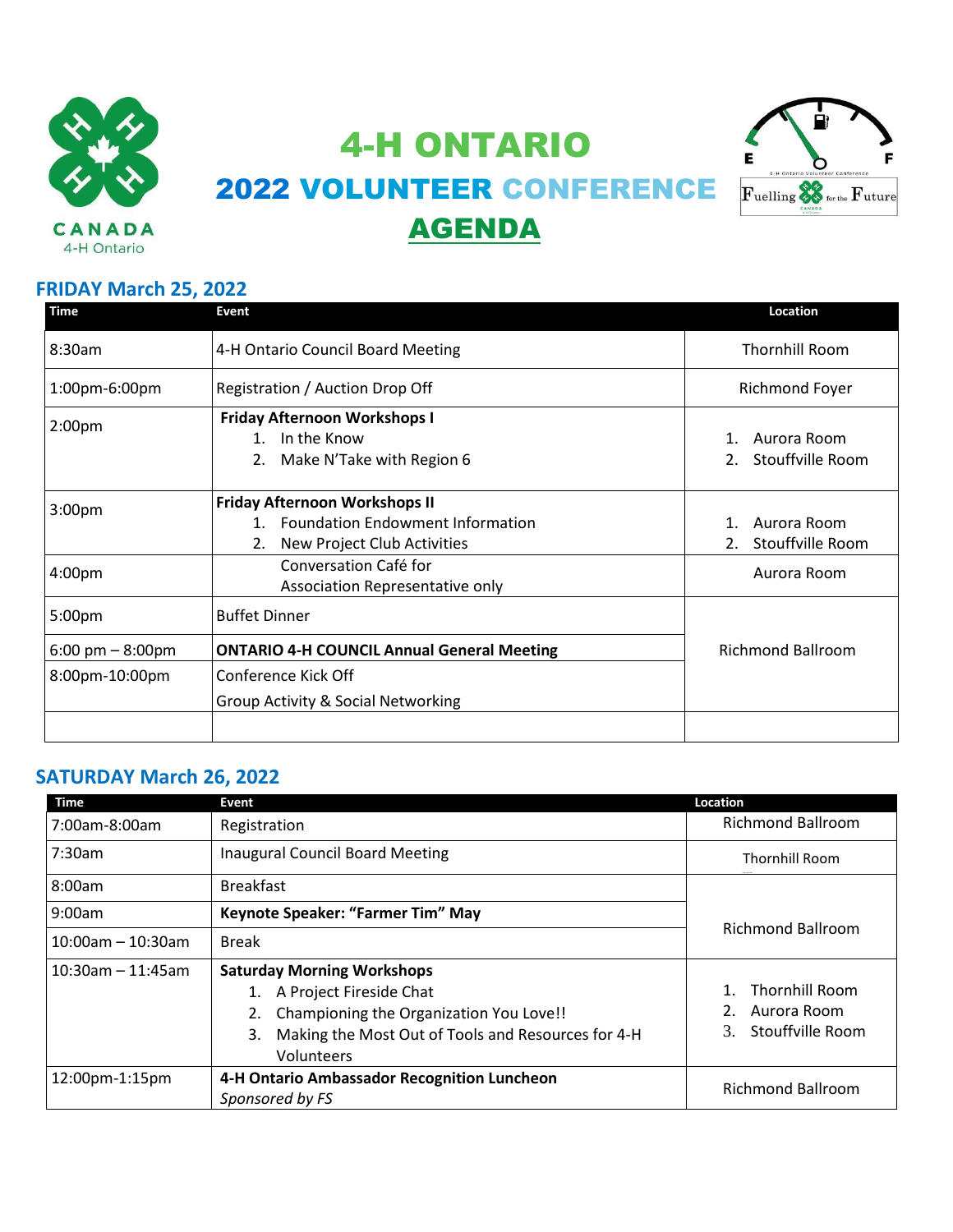| $1:30$ pm $- 2:30$ pm             | <b>Saturday Afternoon Workshops I</b>                         |                          |                       |
|-----------------------------------|---------------------------------------------------------------|--------------------------|-----------------------|
|                                   | Fill Up Your Tank on Accessibility Activities                 | 1.                       | <b>Thornhill Room</b> |
|                                   | Gender, Sexuality, & Identity<br>2.                           | 2.                       | Aurora Room           |
|                                   | VIRTUAL: Building Relationships/Partnerships In and Out<br>3. | 3.                       | Stouffville Room      |
|                                   | of 4-H Filling Up Your 4-H Tank                               |                          |                       |
| $2:30 \text{pm} - 3:00 \text{pm}$ | Coffee Break                                                  | Outside of Aurora Room   |                       |
| $3:00 \text{pm} - 4:00 \text{pm}$ | <b>Saturday Afternoon Workshops II</b>                        |                          |                       |
|                                   | 1. Spotlight on 2022 4-H Projects                             | 1.                       | Thornhill Room        |
|                                   | Clearer thinking: Mental Health                               | $\overline{2}$ .         | Aurora Room           |
|                                   | <b>VIRTUAL: Navigating Hybrid Meetings</b><br>3.              | 3.                       | Stouffville Room      |
| 3:50 <sub>pm</sub>                | <b>Break</b>                                                  |                          |                       |
| 6:00 <sub>pm</sub>                | 4-H Ontario Arbor Award Banquet                               |                          |                       |
|                                   | Sponsored by Bayer Canada- Crop Science Division              |                          |                       |
| 6:15 <sub>pm</sub>                | <b>Silent Auction CLOSES</b>                                  | <b>Richmond Ballroom</b> |                       |
| 8:00pm                            | <b>Live Auction</b>                                           |                          |                       |
| 8:30pm                            | Live Entertainment with Settler's Creek                       |                          |                       |

# **Session Descriptions**

## **WORKSHOPS**

#### In the Know: *Friday March 25, 2:00pm-2:50pm, Aurora Room*

hands on Make N'Take activity, during this drop in session.

In the Know – Agricultural Community Mental Health Literacy: Join us to learn about mental health resources developed by the agriculture community for the agriculture community. We know that farmers face unique challenges and whether you are a farmer yourself, a family member, or an ally to the agriculture community in another way, we have tailored resources for you!



*Lindsay Bebbington is the In the Know Program Manager, Canadian Mental Health Association – Ontario Branch. Lindsay joins us from the programming team at CMHA Ontario. A 4-H volunteer and alumnus herself from the Peel 4-H Association, Lindsay has a passion for agriculture advocacy and mental health literacy. She recognizes the importance of learning to prioritize your wellbeing and that this is a unique journey for all. Lindsay is excited to share some opportunities* 

*tailored to the agriculture community that are available through CMHA Ontario that could impact your own wellness journey.*

Learn to Do By Doing With Region 6: *Friday March 25, 2:00pm-2:50pm, Stouffville Room* The Volunteer Conference host committee from Region 6, is inviting you to stop by for a

*Region 6 includes the local 4-H associations of Oxford, Middlesex, Elgin, Chatham-Kent, Essex and Lambton counties.*

Region 6 CANADA 4-H Ontario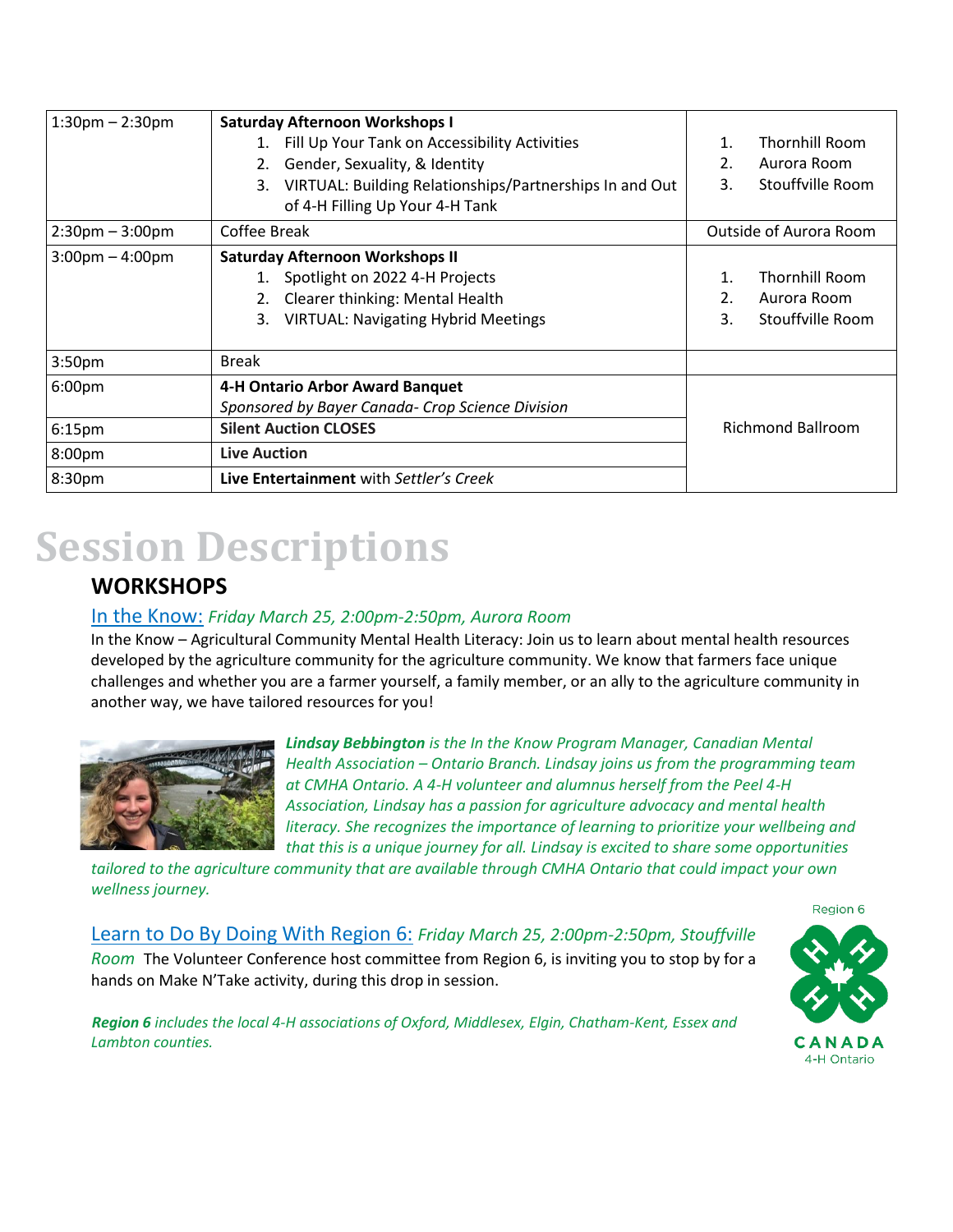## *Understanding the 4-H Ontario Foundation & It's Role in 4-H:*

#### *Friday March 25, 3:00pm-3:50pm, Aurora Room*

Why does the Foundation exist? How does the Foundation support 4-H in Ontario? What benefits can the Foundation provide for local associations? This session will provide background information on the



Foundation and how it can help support 4-H both at the provincial and local level

*Kim Turnbull: Kim has been involved in the 4-H program for over 50 years first as a member then a volunteer leader in Haldimand County for almost 40 years. Kim received the Arbor Award in 2017. He is currently Chair of the Ontario 4-H Foundation.*

*Kim owns and operates Turnbull Farms, a crop enterprise near Canfield, producing grains, oilseeds and forage crops. The farm has been in the family for over 165 years. Kim is an accomplished woodworker and has donated many items to the 4-H fundraising auctions.* 

*Kim and his wife Dawn, have two boys who both participated in 4-H.*





*John's entire family iss a strong supporter of community volunteer organizations. He and his wife Bonnie, meet through 4-H and Junior Farmers, as well as their four children, Scott, Andrew, Marianne and Emily have also enjoyed the 4-H program. Everyone agrees that the many opportunities that 4-H had provided to his family has greatly benefited to them all. Now as grandparents, they are proud that the next generation is participating in the 4-H program! This makes the fourth generation to be involved in the 4- H.*

*In 2010, John was elected to the Ontario 4-H Council and in 2012 became President of the Ontario 4-H Counc until 2014. John has been a trustee on the 4-H Ontario Foundation for the past six years, serving as Chairperson and now Past Chair of the Foundation*

*Through the years, John says it has been a privilege to be a part of 4-H as it is the greatest youth development program. 4-H has been very good to his family, and is pleased to give back by contributing my experience, skills and vision toward enhancing the continued success of the Ontario 4-H Program.* 

### New 4-H Project Hands On Activities: *Friday March 25, 3:00pm-3:50pm, Stouffville Room*

Join 4-H Ontario in an exciting, hands-on session trying out activities from 4-H projects released in 2021 and 2022 as we Learn To Do By Doing! 4-H Projects released in 2021 include Field Crops – Species & Management, Dairy and Careers while 2022 releases feature Innovation & Entrepreneurship, Goat and Technology & the World Around Us. Also featured are activities from the Cloverbud units that have been created to add to Year Three (2021 releases) and Year One (2022 releases) of the Cloverbud curriculum. This is your chance to be a 4-H Member as you challenge yourself with a variety of educational, fun and sometimes tasty activities!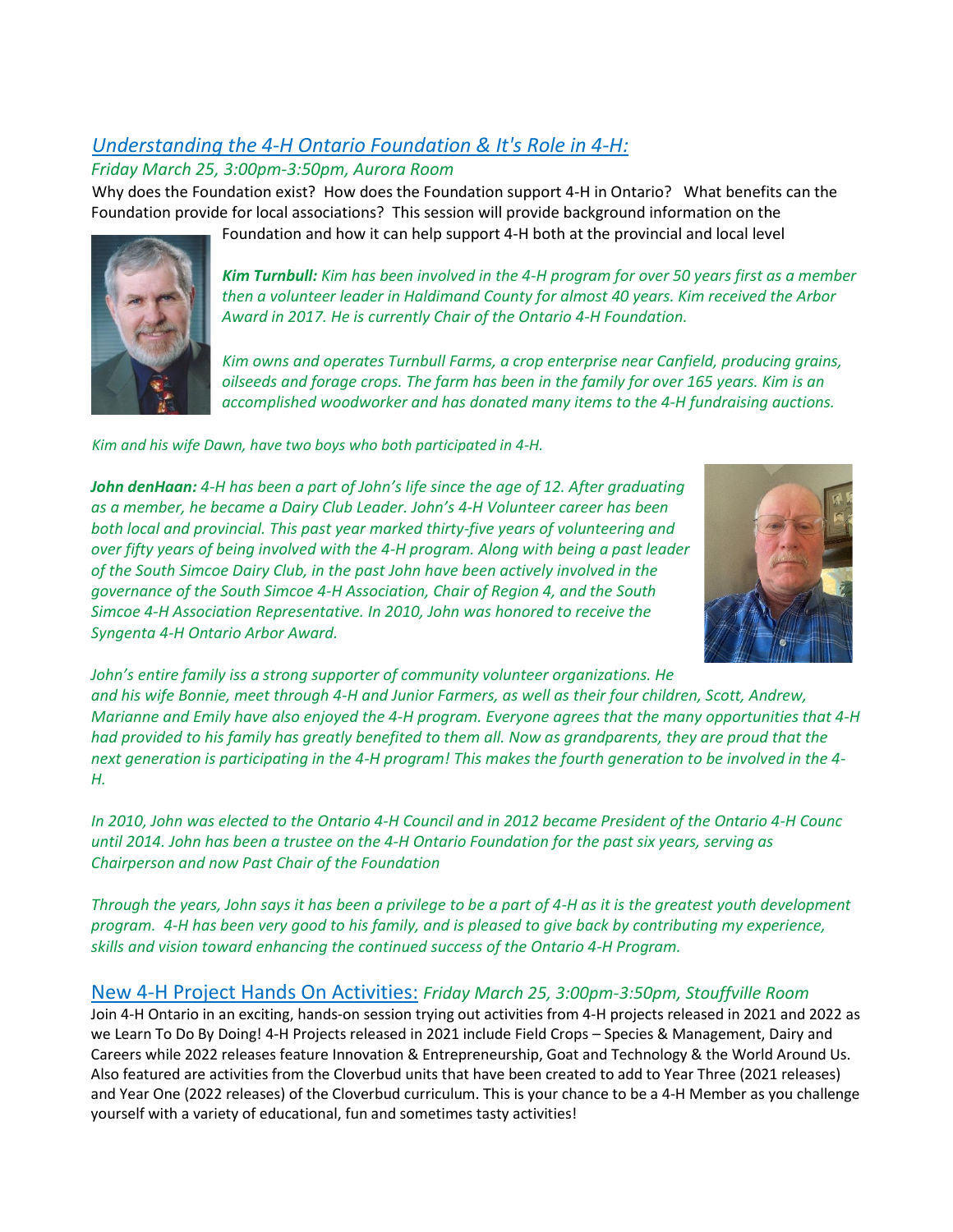

*Elizabeth Johnston is the Coordinator of Programming & Resources with 4-H Ontario. She is also a 4-H volunteer and past 4-H member. Within her role with 4-H, Elizabeth creates new 4-H projects and updates older projects and administers the Locally Submitted 4-H Project process. Elizabeth grew up and still lives on a beef farm and is a graduate of the University of Guelph. She is a director with the local Perth County Beef Farmers organization and has been a director with the Listowel Agricultural Society for the past 19 years where she now serves as their President.*

## *---------------------------------------------------------------------------------------------------- Saturday March 26, 9:00am-10:00am, Richmond Ballroom*

## *KEYNOTE SPEAKER: FARMING THE FIELDS OF SOCIAL MEDIA - SPECIAL 4-H EDITION*

Volunteering for 4-H puts you in a position to be the ultimate ambassador for agriculture. In his presentation, Tim will highlight why we all need to be agvocates and he gives practical tips on how to speak up for agriculture in a positive way while breaking out of our own echo chambers.

Farmer Tim has worldwide social media followers and is extremely excited to share his tales with the 4-H Ontario Volunt*eer Conference attendees.*

*Tim May – also known as Farmer Tim – is a proud fourth-generation dairy farmer, multi-award winning "agvocate", and 4-H alumnus from Rockwood, Ontario. He graduated from the Ontario Agricultural College at the University of Guelph in 1994 with a degree in Animal Science and has been managing his family's herd of Holsteins ever since. Tim is extremely passionate about spreading positive messages about farming through social media. He uses humour and his genuine compassion for people and animals to both entertain and educate his over 150,000 followers across the world.*



#### A Project Fireside Chat: *Saturday March 26, 10:30am-11:45am, Thornhill Room*

Chatting with others in your selected projects. Gather for a facilitated discussion with your fellow volunteers around specific project areas that you have interest in volunteering with! Share wonderful achievement day ideas with your fellow livestock leaders, talk with those who have lead virtual projects about their best tips, or take part in some great best-practice sharing with those working on locally submitted projects! Tables will be created based on the attendees in the session's interests and discussion questions will get the conversation flowing!



*Rosalyn Fast: Rosalyn grew up in BC's Central Interior and joined a HomeArts 4-H club as a shy 10-year-old. Her first speech was 7 seconds shy of the necessary 3-minute mark – A Stitch in Time. Her time in 4-H spanned 8 years competing at the local, district, regional and provincial levels in various dress revue, judging, demonstrations and public speaking competitions.*

*Rosalyn is trained as a teacher with a Bachelor of Education with a major in Physical Education and has an extensive aquatics background. She has a passion for recreation* 

*and helping others around her. Presenting has allowed her to travel to new places, to meet new people and share her family's story. With life's heightened stress after the crash, Rosalyn's life was in overdrive; enough time has gone by that she can now focus on herself. In late 2017, her family moved from Canada's west coast*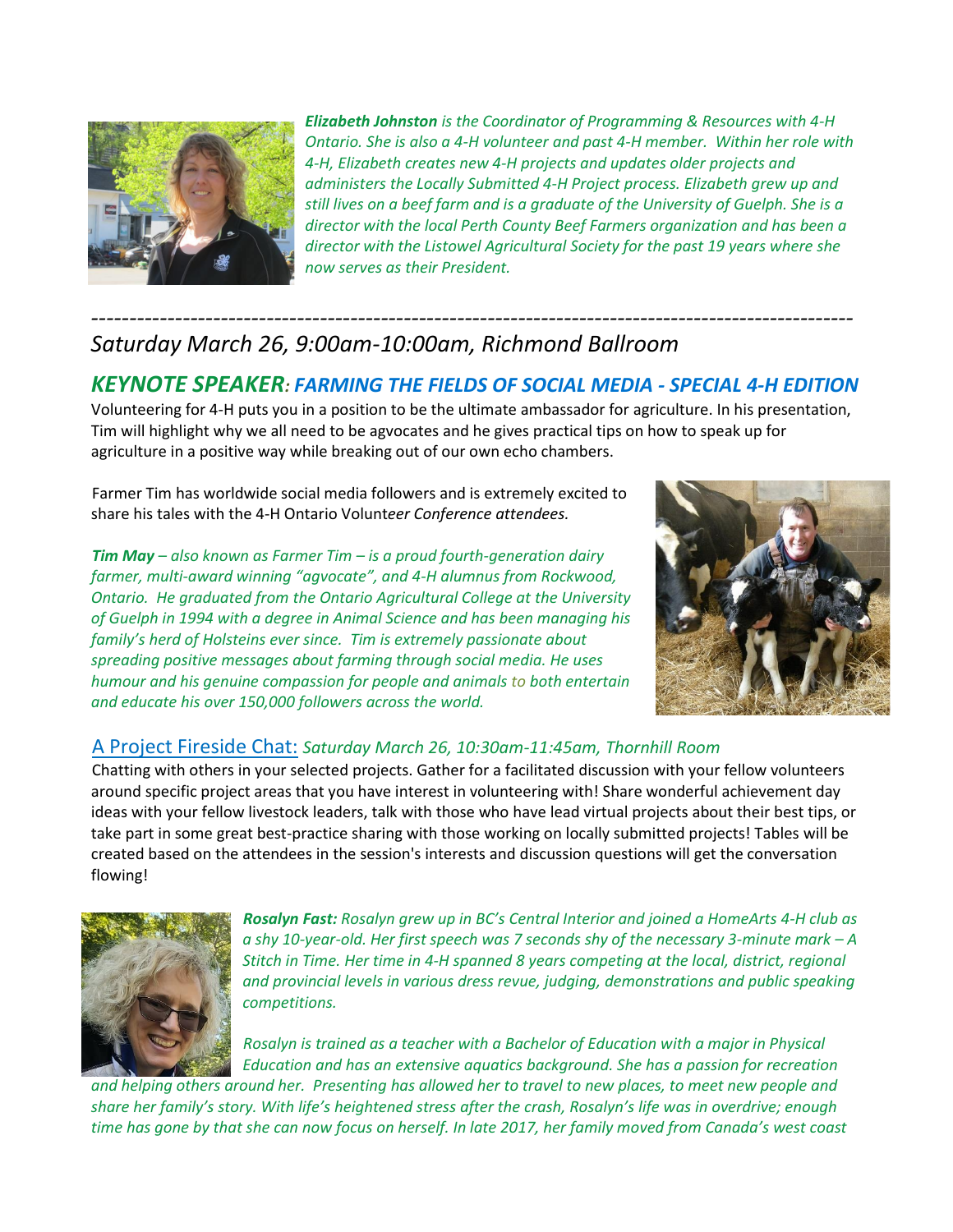*to Central Canada (Ontario): She continues to take on life's new challenges and wants to explore her new home and the surrounding areas. She currently volunteers on a virtual community advisory board with NYU Langone Health Rusk Rehabilitation -TBI Model Systems Research Department. The advisory board is working together to create a toolkit for those who have sustained a brain injury, their care partners/caregivers and health professionals.*

*Rosalyn is excited to be facilitating this workshop at the Volunteer Conference and is very much looking forward to sharing tools and resources with volunteers that she knows will be of benefit in the program!*

Championing the Organization You Love!!: *Sat. March 26, 10:30am-11:45am, Aurora Room* If you have a strong passion and belief in the 4-H program and the skills that it provides to Youth, then it's time you officially became a 4-H Champion. Join us as we discuss what it means to be a 4-H Champion and work together to build a tool kit of resources and tips that you will be able to carry with you as you promote the program throughout your Network and the Community.



*Faith Kirk: Faith is the Volunteer Support Coordinator with Region 4 and Region 3 West, where she supports 4-H volunteers in their roles and provides leadership and engagement opportunities for them.*

*Faith has achieved her Diploma in Business Admin & Marketing and has a strong background in marketing and event planning in both the private and public sector.*

*As a Registered Social Service Worker (R.S.S.W) Faith runs her own company (E.B.Jules Balance & Mental Health) that has a mandate of removing the stigma of mental health in the workplace, development of workshops for adolescents and teens who are suffering from body image and self-esteem issues and the development of wellness workshops for men and women. For many years Faith has been a champion for Mental Health and research to find cures for Diabetes and Cancer.*

*Faith relocated to Barrie in 2010, to complete a field placement with Canadian Forces Base Borden, where she lives with her partner Paul and their two fur babies.*

### Filling Up Your 4-H Tank; Making the Most Out of Tools and Resources for 4-H

#### Volunteers: *Saturday March 26, 10:30am- 11:45am, Stouffville Room*

Come and gather with your fellow volunteers to discuss what tools and resources volunteers are using in their 4-H programming across the province that might benefit you! Learn how to get the most out of the 4-H Ontario website resources! Discover what 4-H Learns is all about! Gain some insight into innovation and experiences that you can bring home to your clubs**!**

*Megan Burnside-Poitras: is a long-time 4-H member, leader, facilitator, and staff member. She has been a volunteer in a wide variety of 4-H projects including Beef, The Region 3 Senior Member 4-H Club, Relay For Life, Judging, Virtual Lifeskill Programs, etc. and has been a facilitator at a wide variety of 4- H Camps, with her favorites being the March break camps. She considers the 4-H members around her a part of her family, and particularly loves working with senior members.*



*Megan enjoys showing her herd of purebred and percentage beef cattle throughout Ontario. Having grown up in a 4-H family, with her parents as role models and leaders, she continues to volunteer in Hastings County, where she currently resides, with her husband David and daughter Noelle. When she is not busy with 4-H, she*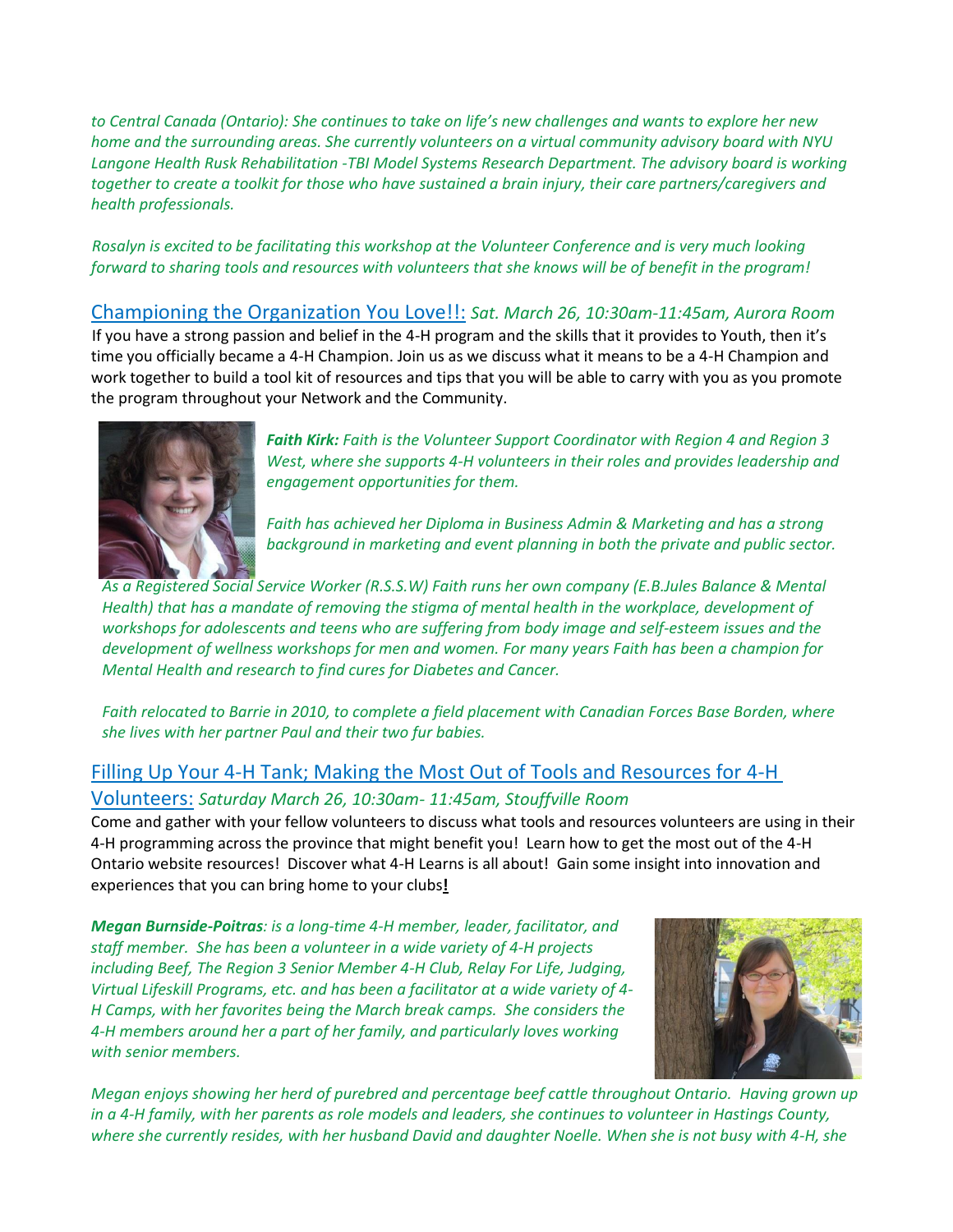*loves to hang out with her dogs, Goose and Harley, and can often be found baking and decorating cakes for birthdays, under-water ballet recitals, and weddings for family and*

#### Gender, Sexuality & Identity: *Saturday March 26, 1:30pm- 2:30pm, Aurora Room*

This workshop will attempt to bridge the gap between the inclusion of LGBTQ+ and Two-Spirit members, leaders, and staff in the 4-H community. This workshop will be presented through stories, visuals, and statistics about our ever-changing world. Following this workshop participants will have a chance to ask questions during the question period.



*Marilyn Charlton: was raised on a family dairy farm just outside of Brantford. She was a member of 4-H community in Brant County from age 12 to 21, with clubs from homemaking to agriculture, focusing on dairy clubs. She is currently a high school teacher and has spent the 19 years of her career with the Grand Erie District School Board. Most of her time has been spent teaching "At Promise" (formerly known as "At-Risk") students. She coaches basketball, volleyball and Track and Field.*

#### Fill Up Your Tank on Accessibility Activities: *Saturday. March 26, 1:30pm- 2:30pm, Thornhill*

*Room* Come put yourself in the shoes of a member with added challenges who may sign up for your club. See, listen, move and think through a sample of meeting activities. Discuss, encourage and share ideas at this workshop to find out the right balance for inclusive 4-H programming. This workshop will focus on how to make 4-H experiences accessible for all youth, volunteers and parents. Disabilities can include both physical and intellectual disabilities. Discussion will focus on mending several limitations. Presenters will share first hand knowledge and experiences as well as share tips in hope that everyone has a positive 4-H experience.

*Shirley Caron: has been a teacher at the W. Ross Macdonald School for the Blind and Visually Impaired in Brantford for the last 25 years. In her position, not only does she accommodate students' vision but we also assist students with a wide range of abilities to access all of the Ontario Education Curriculum. Shirley is a 4-H alumnus, leader and mom to two teenage boys who were a part of the Brant 4-H Association. Shirley has been married for 19 years and her family are avid summer and winter campers. She is currently enjoying raising one very busy little Australian Shepherd puppy.*





#### *Lesleigh Elgie: is a graduate of the 4-H program in Brant County,*

*having completed a multitude of clubs, and has been leading clubs since her graduation from the program in 2012. Lesleigh is the Brant's 4-H Association Representative and on the 4-H Ontario Council Board of Directors. Lesleigh's favourite clubs to lead are quilting & community involvement clubs and she had the great honour of being one of six 4-H Ontario Ambassadors in 2008. Lesleigh has attended 4-H opportunities from regional to national levels.*

*Lesleigh graduated from Wilfrid Laurier University, Brantford in Contemporary Studies, Children's Education Development option), and post graduate studies Conestoga College, Brantford (Human Resources Management). Outside of 4-H, Lesleigh serves on a number of community boards and is an avid curler, curling 2-3 times a week, often referring herself as a 'curling nerd & proud of it'. Her other hobbies include horse backriding, swimming, quilting and spending time with family & friends. In her professional life she is a very busy Administrative Assistant to a Developmental Pediatrician at Lansdowne Children's Centre (Children's Treatment Centre, Brantford), and is looking forward to sharing he experience as a 4-H member and leader!*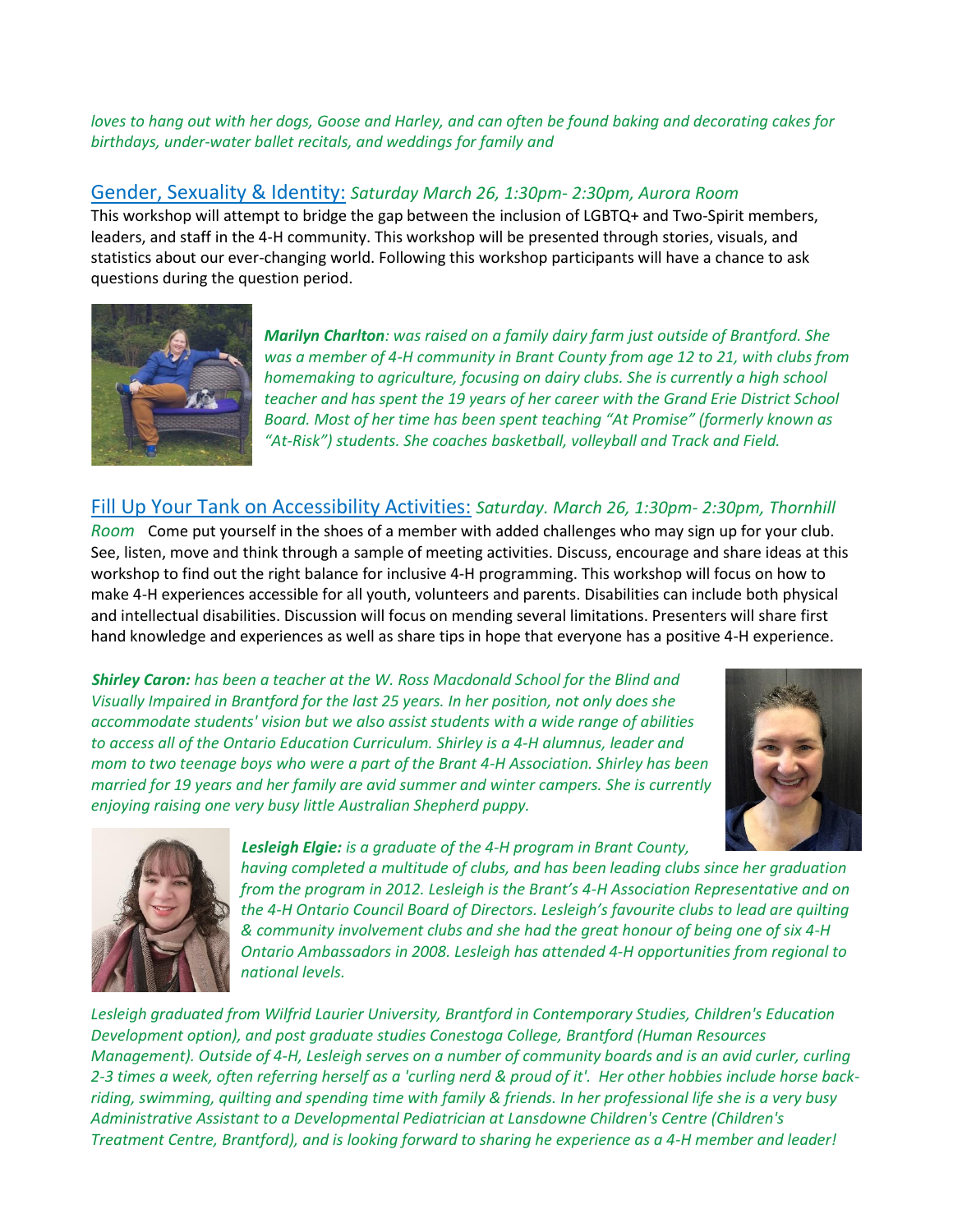## VIRTUAL: Building Relationships/Partnerships In and Out of 4-H*:*

#### *Saturday March 26, 1:30pm- 2:30pm, Stouffville Room*

Cam will take a look at some of our current partnerships with businesses and players that we would normally consider a good fit with 4-H Ontario. On the other side of the coin, we will be looking at partnerships that we may not expect to be a fit with 4-H. I hope that you will find this presentation to be food for thought when we consider who our partners are or could be.

#### *Cam Crogie is the Coordinator of Volunteer Support for Regions 1 & 2. 4-H has always seemed to be a part of his life, as a member, according to Cam's children, in the olden days when you had to be 12 years old to join.*

*Cam graduated from the program at the age of 21 and wasn't really involved much outside of judging some of the 4-H beef shows. As his family came along and reached 4- H ages, they became members. One of the local beef leaders retired and convinced Cam and his wife to take over the club. That was 18 years ago and the club is still going strong. As fate would have it, Cam was between jobs when the position for Coordinator of Volunteer Support for Region 2 was advertised. He applied and, as they say, the rest was history. Cam will be 10 years working with 4-H Ontario in July 2022 and still enjoys it as much as when he started.* 



### New 4-H Projects Releases: *Saturday March 26, 3:00pm- 4:00pm, Thornhill Room*

Join Elizabeth to get a sneak peek on the newly released projects and participate in some hands-on, group activities. Projects include:

- 1. Technology and the World Around Us (New) sponsored by the Stanley Knapp Foundation and Agriculture & Agri-Food Canada.
- 2. Innovation and Entrepreneurship (New) Sponsored by the Grand River Agricultural Society
- 3. Goat (Update) Sponsored by Gay Lea Foods Co-operative Ltd.
- 4. 2022 Cloverbud releases In 2022, the following three Cloverbud Units will be added to the Year One curriculum: Goat, Innovation & Entrepreneurship and Technology & the World Around Us. Sponsored by Syngenta

Each of these projects will be available on the 4-H Ontario website.



*Elizabeth Johnston is the Coordinator of Programming & Resources with 4-H Ontario. She is also a 4-H volunteer and past 4-H member. Within her role with 4-H, Elizabeth creates new 4-H projects and updates older projects and administers the Locally Submitted 4-H Project process. Elizabeth grew up and still lives on a beef farm and is a graduate of the University of Guelph. She is a director with the local Perth County Beef Farmers organization and has been a director with the Listowel Agricultural Society for the past 19 years where she now serves as their President.*

#### Clearer thinking: Mental Health: *Saturday March 26, 3:00pm- 4:00pm, Aurora Room*

Foster a better understanding of mental health to increase comfort in supporting those who experience challenges.

*Faith Kirk: Faith is the Volunteer Support Coordinator with Region 4 and Region 3 West, where she supports 4-H volunteers in their roles and provides leadership and engagement opportunities for them.*

*Faith has achieved her Diploma in Business Admin & Marketing and has a strong background in marketing and event planning in both the private and public sector.*

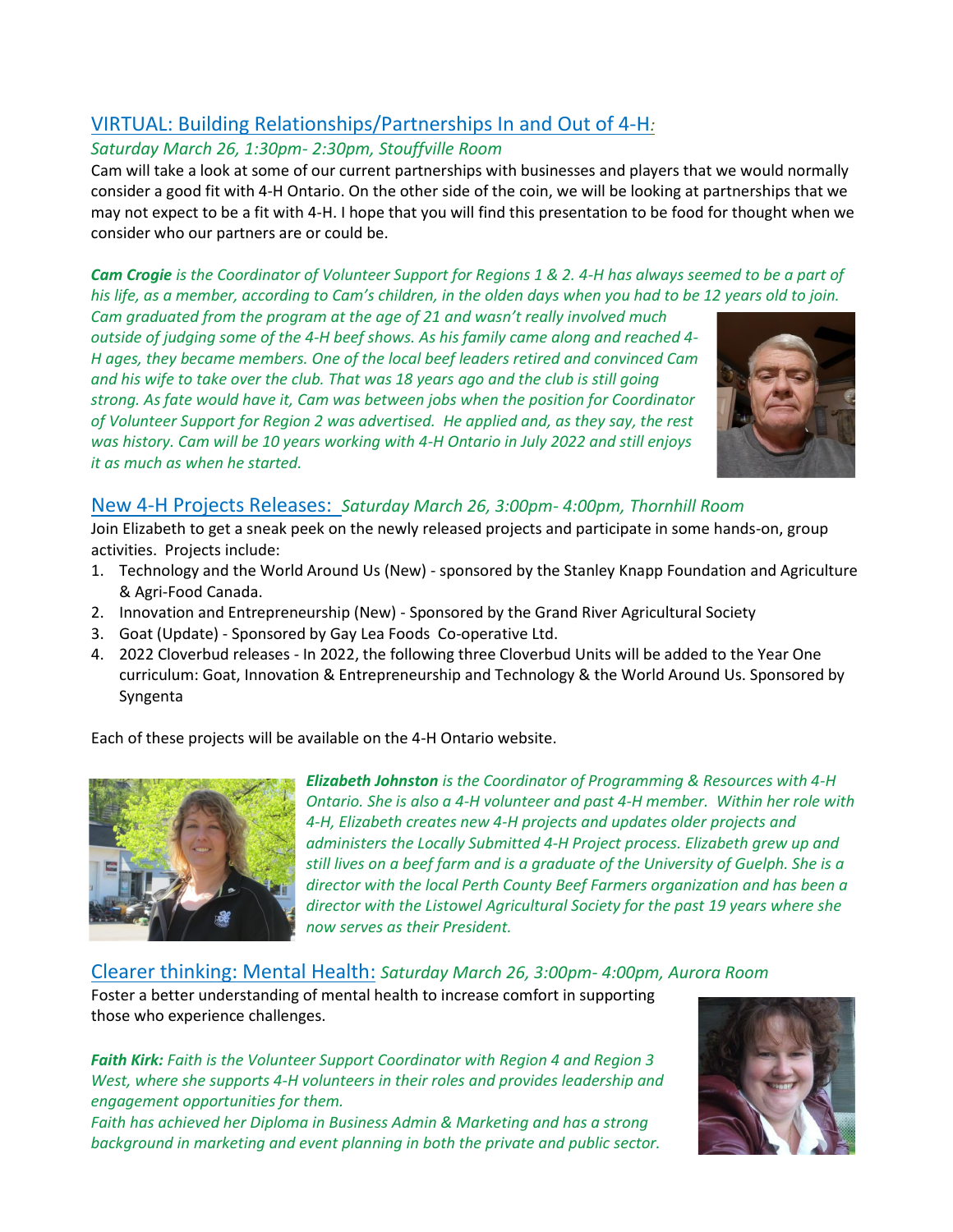*As a Registered Social Service Worker (R.S.S.W) Faith runs her own company (E.B.Jules Balance & Mental Health) that has a mandate of removing the stigma of mental health in the workplace, development of workshops for adolescents and teens who are suffering from body image and self-esteem issues and the development of wellness workshops for men and women. For many years Faith has been a champion for Mental Health and research to find cures for Diabetes and Cancer.*

*Faith relocated to Barrie in 2010, to complete a field placement with Canadian Forces Base Borden, where she lives with her partner Paul and their two fur babies.*

#### VIRTUAL: Navigating Hybrid Meetings: *Saturday March 26, 3:00pm- 4:00pm, Stouffville Room*

As we continue to sort out changing work arrangements and collaborate across dispersed teams, our ability to facilitate productive, engaging hybrid meetings is emerging as a critical skill. This session explores what we're learning in that space. It will help participants determine what is needed to make hybrid meetings effective for all involved, no matter how they join the conversation**.**

*Dr. Rebecca Sutherns: is an insightful and high energy collaborative strategist and world class facilitator who has served as a trusted advisor to hundreds of* 



*engagement and evidence-based decision-making. She is a skilled communicator, with a particular gift for helping leaders make wiser decisions faster.*



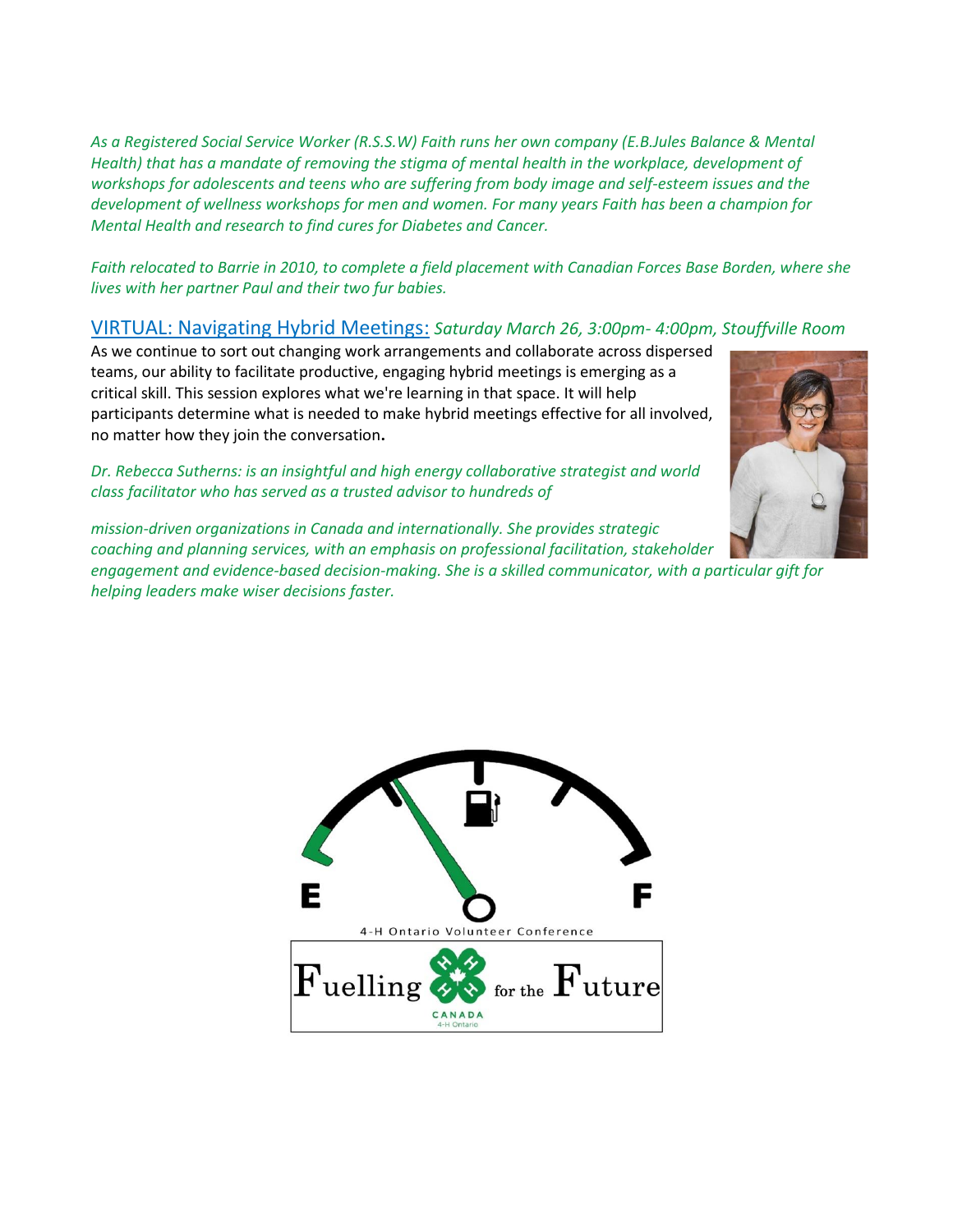## **MORE CONFERENCE DETAILS ……**

**Livestreaming of the Ontario 4-H Council AGM**: The Ontario 4-H Council will be available for viewing via livestreaming for anyone unable to attend in person. If you wish to view the AGM via live stream please register at:

<https://4-hontario.ca/2022-virtual-annual-general-meeting-attendee-registration/> Pre-registration is required, prior to March 23rd.

### **What to Bring With You:**

- **A variety of wardrobe options:** There are a wide array of activities occurring at the Volunteer Conference which lend themselves to a few different dress codes. You will need casual clothes for relaxing, business casual attire for conference workshops and sessions, and semi-formal attire for the 4-H Ontario Arbor Award Banquet on Saturday night.
- **An Association item for the Auctions:** Each 4-H Association is asked to bring one item for the auction. Please drop off this item in the Grand York Ballroom upon your arrival to the Conference & Annual Meeting. All proceeds from the auctions support 4-H Ontario youth programs. *Please fill out the included auction item drop off slip for the item(s) you're bringing*
- **Spending money:** Live and Silent Auction items can be paid for via cash, check, debit or credit card. Cash is required for any bar purchases on Saturday evening.
- **Items to share at the "Swap Table":** Bring any leftover craft supplies, resources or books to add to the free "Swap Table" in the gathering area of the hotel. If you have supplies which you think might be useful to others, bring them along and put them on the "Swap Table". Everyone is welcome to help themselves to the items they will find useful back at the local level!
- The **Sheraton Parkway Hotel** offers a variety of activities including heated indoor pool, fitness centre, indoor basketball, badminton, squash & ping pong.
- Please note that the conference is a **fragrance-free** event; this includes wearing perfume/cologne, scented products like lotions and creams.

## **Hotel Check-in**

Check-in for the hotel is done at the Hotel Registration Desk on the main level. Hotel check-in time is 3:00pm. You may not have access to your room until that time but check with hotel staff upon your arrival. The hotel will store your luggage until your room is ready, or you may leave it in your vehicle.

## **Conference Check-in**

Please check-in to the Conference Registration Desk just outside the Richmond Ballroom when you arrive (watch for signs).

## **Stay Active! (on Social Media)**

Share your fun and memories of the conference on social media using #4HONTCONFERENCE2022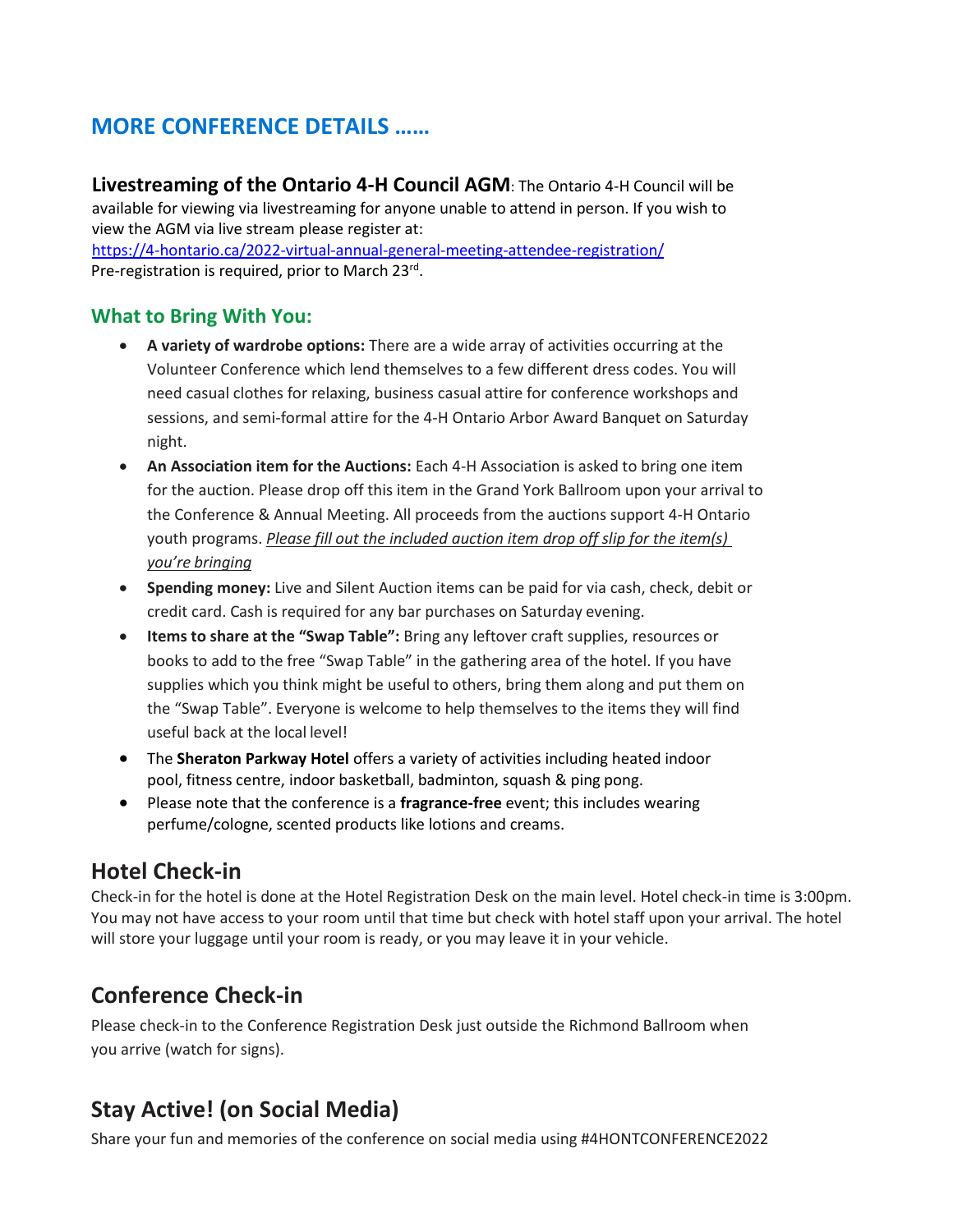# **FREQUENTLY ASKED QUESTIONS (FAQ) ABOUT THE CONFERENCE**

#### **Where is the conference being held?**

**Sheraton Parkway Toronto North Hotel & Suites** Address below

**What are the dates of the conference?** Friday March 25 – Saturday March 26, 2022

#### **What meals are included with my conference registration?**

Friday evening light dinner (5:00pm) Saturday morning breakfast (8am) Saturday luncheon (12pm) Saturday evening banquet (6pm)

#### **Do I need to provide proof of full vaccination QR code while at the Conference?**

Yes. When you registered for the conference you where under the impression that all attendees would be fully vaccinated. Although this is not required as a hotel guest, 4-H Ontario is still requesting you verify your full vaccination status at the conference registration desk. Once you have shown your QR code, you will receive a wristband for the conference.

#### **Do I need to wear a face mask at the Conference?**

Yes. When you registered for the conference you where under the impression that all attendees would be wearing a face mask Although this is not required as a hotel guest, 4-H Ontario is still requiring all conference delegates and ask to wear a mask

# **DIRECTIONS**

#### **Sheraton Parkway Toronto North Hotel & Suites** 600 Highway 7

Richmond Hill, Ontario L4B 1B2 Canada Tel: 905-881-2121

**From London:** Travel ON-401 eastbound towards Toronto. Take exit 375 for Don Valley Parkway/Ontario 404. Keep left at the fork, follow signs for ON-404/Newmarket and merge onto ON-404 N. Use the right 2 lanes to take exit 27 for Highway 7 toward Richmond Hill/Markham/ON-7. Continue on Hwy 7/York Regional Rd 7 to your destination in Richmond Hill is on the right.

**From Kingston:** Travel ON-401 westbound, towards Toronto. Exit onto the ON-404/Don Valley Parkway toward Downtown/Centre-Ville. Keep right at the fork, follow signs for Ontario 404/Newmarket and merge onto ON-404 N. Use the right 2 lanes to take exit 27 for Highway 7 toward Richmond Hill/Markham/ON-7. Continue on Hwy 7/York Regional Rd 7 to your destination in Richmond Hill is on the right. **From Barrie:** Travel ON-400 S to ON-9 E in Kettleby. Take exit 55 from ON-400 S. Get on ON-404 S in Newmarket from Davis Dr W/York Regional Rd 31 and Mulock Dr/York Regional Rd 74. Follow ON-404 S to

Hwy 7/York Regional Rd 7 in Richmond Hill. Take exit 27 from ON-404 S. Continue on Hwy 7/York Regional Rd 7 to your destination on the right.

**From ETR-407:** Exit at Leslie St/York Regional Rd. 12 in Markham, exit 81. Continue on Leslie St/York Regional Rd 12 to your destination in Richmond Hill will on the right, at the intersection of Leslie and highway 7. NOTE Toll charges will apply

# **PARKING**

Parking at the Sheraton Parkway Toronto North hotel is complimentary. There is parking available in the front lot of the hotel, as well as an additional 600 parking spots in the adjoining indoor parking garage. The elevator in the parking garage will bring you up, right into the hotel, for your convenience.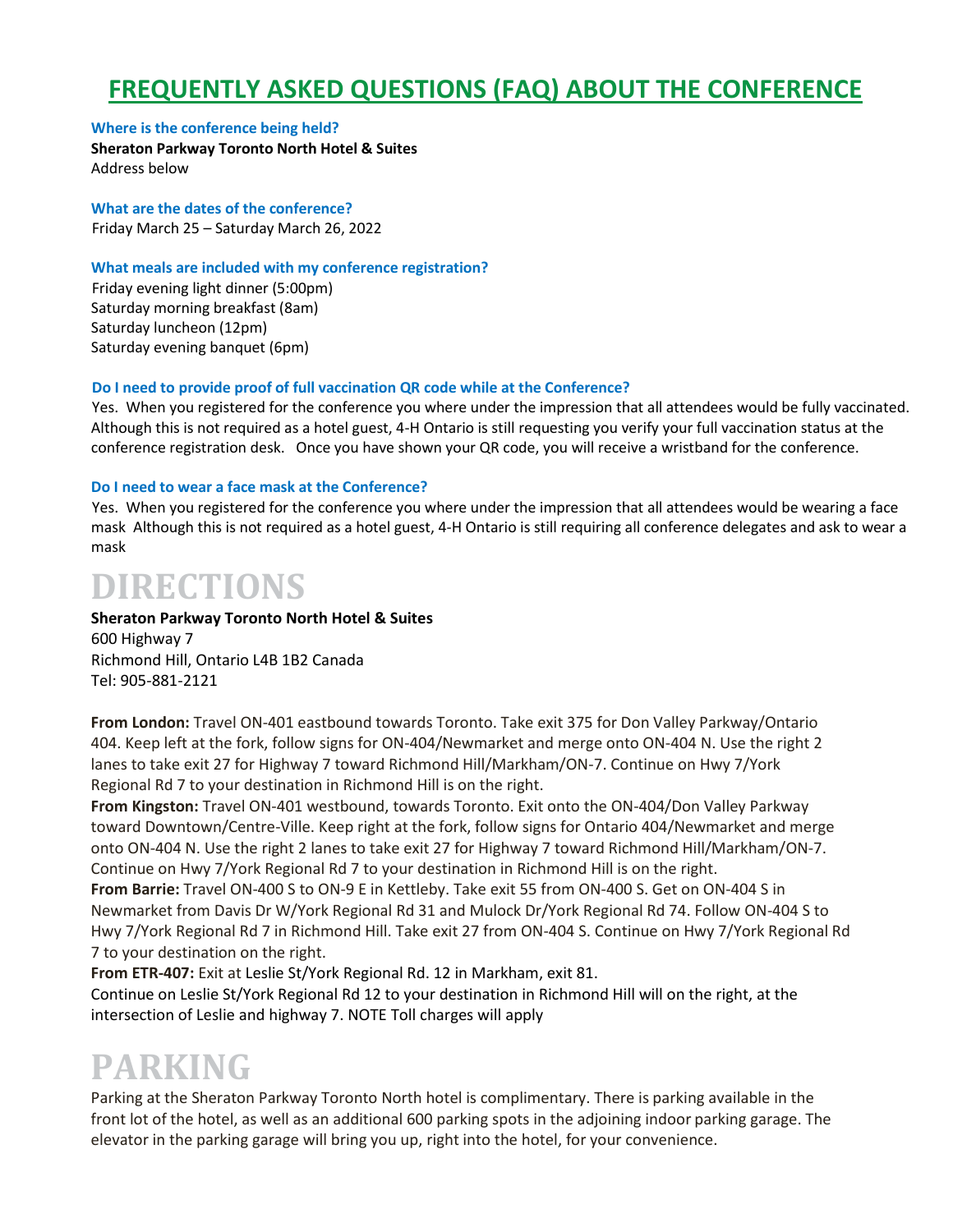# **4-H ONTARIO VOLUNTEER CONFERENCE AUCTION**

Please consider donating an item to the Volunteer Conference Auction! Please complete the form below and submit with your item.

| CANADA<br>4-H Ontario | 2022 4-H Ontario Volunteer Conference<br><b>Auction Item Drop Off Form</b>                                      | Е<br>4-H Ontario Volunteer Conference<br>Fuelling & for the Future                                                                                                                                                             |
|-----------------------|-----------------------------------------------------------------------------------------------------------------|--------------------------------------------------------------------------------------------------------------------------------------------------------------------------------------------------------------------------------|
| Item #:               | Donated By: the contract of the contract of the contract of the contract of the contract of the contract of the | Value: and the value of the value of the value of the value of the value of the value of the value of the value of the value of the value of the value of the value of the value of the value of the value of the value of the |
|                       |                                                                                                                 |                                                                                                                                                                                                                                |
|                       |                                                                                                                 |                                                                                                                                                                                                                                |